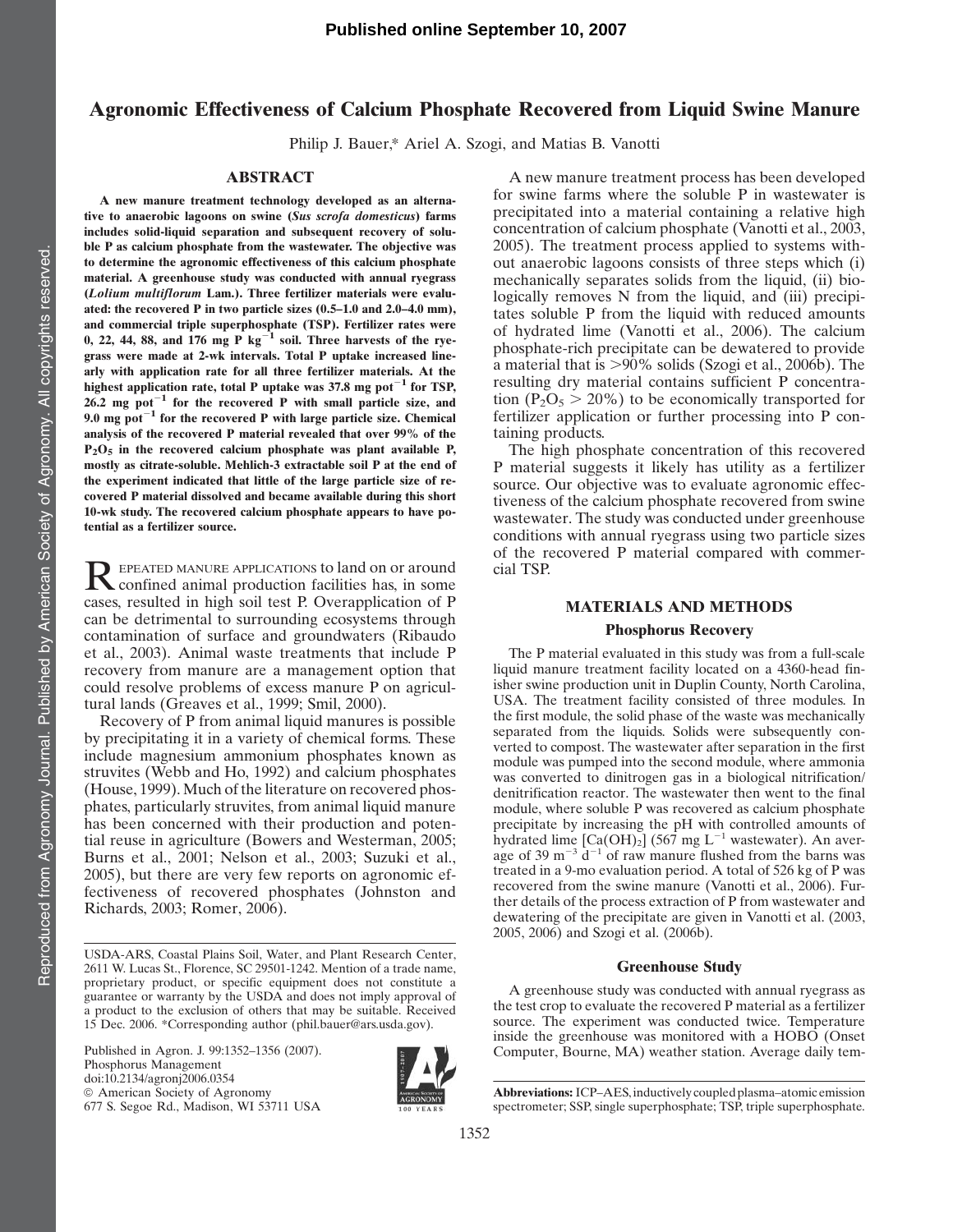perature  $[(maximum temperature + minimum temperature)]$ 2] was  $28.\overline{4}^{\circ}C$  (range  $25.3-32.0^{\circ}C$ ) for the first experiment and  $28.6^{\circ}$ C (range  $24.4-32.0^{\circ}$ C) for the second experiment. Artificial lighting was not used.

A sandy-textured soil [Uchee sand (loamy, siliceous, thermic, Arenic Paleudult)] was used in the study. The soil was collected from a wooded area known to be low in P at the Pee Dee Research and Extension Center, Clemson University, Darlington, SC. The soil was passed through a 6.35-mm screen to remove large particles and roots. Two 100-g samples of the soil were air dried on a greenhouse bench, ground, and then chemically analyzed at Clemson University's Agricultural Service Laboratory. Results from this analysis are shown in Table 1. After analysis, a small cement mixer was used to mix  $Ca(OH)_{2}$ with the sieved soil to raise the pH to 6.5. The soil was then pasteurized (FAMCO, Inc., Model 14 Soil Pasteurizer, Medina, OH) and stored in large plastic containers until it was used.

The dewatered P material from the wastewater treatment facility (Fig. 1a) was ground with a Dynacrush mill (Custom Laboratory Equipment Inc., Orange City, FL), and two particle sizes of the ground material were obtained by sieving for use in the study (Fig. 1b). The two particle sizes were (i) granules that would pass through a 1.0-mm sieve but be retained on a 0.5-mm sieve; and (ii) granules that would pass through a 4.0-mm sieve but be retained on a 2.0-mm sieve. These two particle sizes were selected in an effort to represent sizes commonly used in commercial fertilizer applications (W. Hall, personal communication, 2005).

Treatments were three fertilizer sources (two particle sizes of the recovered P material and commercially-obtained TSP) and five fertilizer rates  $(0, 22, 44, 88,$  and 176 mg P kg<sup>-1</sup> soil). Nitrogen, potassium, and sulfur were added to all treatment combinations as follows: 1.36 kg soil, 2 g of 15–0–15 (N–P<sub>2</sub>O<sub>5</sub>–  $K_2O$ ) fertilizer, and 0.12 g of technical grade (NH<sub>4</sub>)<sub>2</sub>SO<sub>4</sub> were thoroughly mixed and placed in 15-cm diam. pots on greenhouse benches. Pots were then watered to 100 g water  $kg^{-1}$  soil using a scale and kept moist. About 3 wk later, 1.11 g of annual ryegrass seed was planted in each pot. The soil surface in each pot was kept moist by adding water as needed. At about 5 wk after planting, each pot received  $1.00$  g of  $NH<sub>4</sub>NO<sub>3</sub>$ .

Three harvests of plant shoot tissues were made in each of the two trials of the experiment. Harvests were made by cutting plants *»*2.5 cm above the soil surface. In the first trial of the experiment, shoot tissue was collected at 19, 34, and 47 d after planting. In the second trial, shoot tissue was collected at 21, 35, and 50 d after planting. Plant tissue samples were dried at  $60^{\circ}$ C for 3 d and then weighed and ground. After the last cutting in each trial, three 2.5-cm soil cores were collected from each pot and dried on a greenhouse bench. The soil samples were ground for P extraction after removing large roots.

#### Chemical Analyses

Duplicate samples of the recovered calcium phosphate were analyzed for total P, water-soluble P, citrate-insoluble P, and

Table 1. Chemical properties of the soil used in the greenhouse study before amending with hydrated lime.

| <b>Soil properties</b>                   | Mean <sup>†</sup> |
|------------------------------------------|-------------------|
| pH in water                              | $4.9 \pm 0.1$     |
| Cation exchange capacity, cmol $kg^{-1}$ | $2.0 \pm 0.4$     |
| Exchangeable acidity, cmol $kg^{-1}$     | $1.8 \pm 0.3$     |
| Phosphorus, mg $kg^{-1}$                 | $1.7 \pm 0.1$     |
| Potassium, mg $kg^{-1}$                  | $4.8 \pm 1.2$     |
| Calcium, mg $kg-1$                       | $22.4 \pm 4.0$    |
| Magnesium, mg $kg^{-1}$                  | $4.2 \pm 0.4$     |

 $\dagger$  Mean of two samples  $\pm$  standard deviation.

um Phosphal Calcium Phosp  $.5 - 1$  mm  $-4$  mm b

Fig. 1. (a) Recovered calcium phosphate precipitate from full-scale wastewater treatment plant. (b) Selected particle sizes after grinding and sieving the recovered phosphate material.

available P (citrate-soluble) as  $P_2O_5$  according to AOAC Official Methods 958.01, 977.01, 963.03 B(a) (AOAC International, 2000). Total C and N contents were determined by dry combustion with a LECO C/N analyzer (LECO Corporation, St. Joseph, MI). Total elemental analysis of the recovered P material was determined with an inductively coupled plasma– atomic emission spectrometer (ICP–AES, Varian Instruments, Walnut Creek, CA) after automated digestion (AutoBlock, Environmental Express, Mt. Pleasant, SC) with nitric acid and hydrogen peroxide (Peters et al., 2003).

Ryegrass shoot tissues were digested with concentrated sulfuric acid (Gallaher et al., 1976) and P concentration determined in the digest by automated ascorbic method adapted to digested extracts (Technicon Instruments, 1977). Total P in the plant tissues at each harvest was calculated by multiplying P concentration by biomass, and total P recovery for the experiment was determined by summing the total P from each harvest. Phosphorus from soils collected at the end of the experiment was extracted using the Mehlich 3 procedure (Tucker, 1992) and P content was determined in the digest using colorimetric analysis.

#### Statistical Analysis

Experimental design was a randomized complete block and there were four replicates in each experiment. Statistical analysis was performed using the GLM procedure of SAS (SAS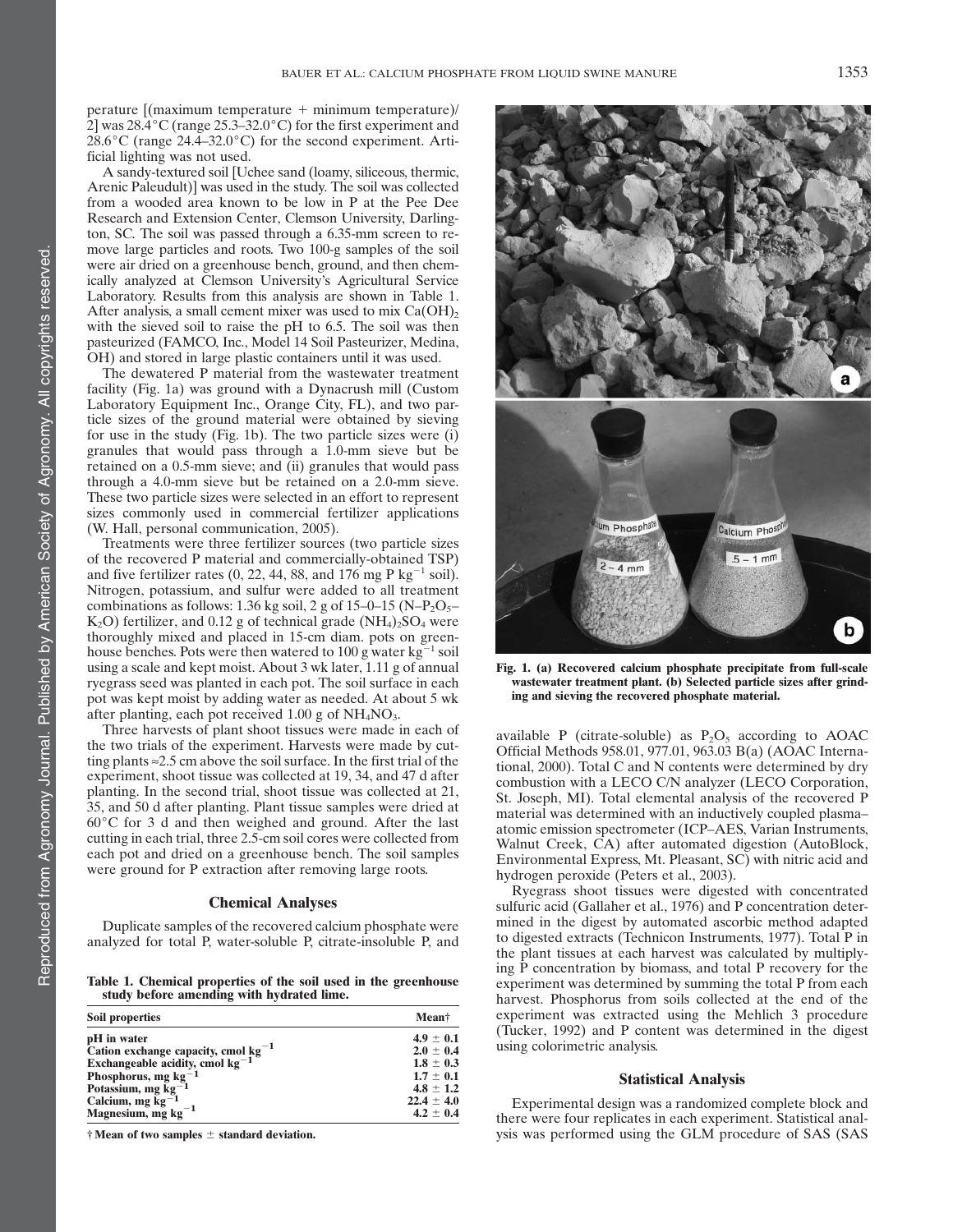Table 2. Elemental analysis of the recovered phosphorus material.

| <b>Element</b> | Composition†      |
|----------------|-------------------|
|                | $\rm g~{kg}^{-1}$ |
| Ca             | $318.9 \pm 1.4$   |
| <b>Total P</b> | $114.4 \pm 3.0$   |
| <b>Total C</b> | $63.9 \pm 0.4$    |
| Mg             | $17.6 \pm 0.2$    |
| K              | $8.7 \pm 0.1$     |
| <b>Total N</b> | $6.4 \pm 0.1$     |
| <b>Total S</b> | $4.9 \pm 0.6$     |
| Na             | $2.5 \pm 0.1$     |
| Fe             | $1.7 \pm 0.1$     |
| Al             | $1.3 \pm 0.1$     |
| Zn             | $0.69 \pm 0.01$   |
| Cu             | $0.33 \pm 0.01$   |
| Mn             | $0.33 \pm 0.01$   |

 $\dagger$  Mean of duplicate samples  $\pm$  standard deviation.

Institute, Cary, NC) over both trials of the study. Phosphorus concentration in plant tissues, total tissue P, and soil extractable P responses to application rate for each fertilizer material were determined using linear regression analysis.

#### RESULTS AND DISCUSSION

#### Analysis of Recovered Phosphorus Material

Chemical elemental composition of the recovered P material is shown in Table 2. The two major elemental components of the material were Ca and P. Concentrations of other plant nutrients were low. This indicates that most of the  $Ca(OH)_2$  used in the P treatment module selectively precipitated P in the form of calcium phosphate. Analysis by x-ray diffraction of the same material (Szogi et al., 2006a) indicated that this is amorphous calcium phosphate (ACP), which typically is more soluble than crystalline calcium phosphates such as hydroxylapatite (Valsami-Jones, 2001). Phosphorus availability of fertilizing materials is usually determined using the AOAC "available P" test (AOAC International, 2000). Three fractions are usually determined using finely ground material (No. 40 mesh,  $< 0.475$  mm). A simple extraction procedure with water represents the water soluble P fraction. The filtrate obtained from the remaining water-insoluble material after extraction with neutral ammonium citrate is the citrate-soluble P. What is called "plant available P" is the sum of watersoluble P plus neutral citrate-soluble P. Our results show that the recovered P material had a total P content of 26.22%  $P_2O_5$  (g  $P_2O_5$  per 100 g material, Table 3), which is in between the total P content of single superphosphate (SSP) (16 to 22%  $P_2O_5$ ) and TSP (44 to 53%  $P_2O_5$ ). The recovered P was mostly plant available P (99.88% of total P), which is similar to those values

Table 3. Water-soluble, water-insoluble phosphorus fractions and total phosphorus content of the recovered phosphate material.

| <b>Component</b>  | Composition <sup>†</sup>                                     | Fraction of total $P_2O_5$ |
|-------------------|--------------------------------------------------------------|----------------------------|
|                   | g P <sub>2</sub> O <sub>5</sub> 100 g <sup>-1</sup> material | $\%$                       |
| Water-soluble     | $0.15 \pm 0.01$                                              | 0.57                       |
| Citrate-soluble   | $26.04 \pm 0.01$                                             | 99.31 ±                    |
| Citrate-insoluble | $0.04 \pm 0.01$                                              | 0.15                       |
| Total $P_2O_5$    | $26.22 \pm 0.68$                                             | 100.00                     |

 $\dagger$  Mean of duplicate samples  $\pm$  standard deviation.

 $\ddagger$  Plant available = water-soluble + citrate-soluble fractions (99.88%).

| <b>Material</b> | Rate                 | <b>Biomass</b>          |
|-----------------|----------------------|-------------------------|
|                 | mg P kg soil $^{-1}$ | $\mathbf g$ pot $^{-1}$ |
| <b>Control</b>  | $\bf{0}$             | $4.2$ at                |
| $0.5 - 1$ mm    | 22                   | $4.8$ ab                |
|                 | 44                   | 5.2 <sub>b</sub>        |
|                 | 88                   | 5.2 <sub>b</sub>        |
|                 | 176                  | 5.7 bc                  |
| $2-4$ mm        | 22                   | 3.8a                    |
|                 | 44                   | 4.1 a                   |
|                 | 88                   | 4.2a                    |
|                 | 176                  | 4.7ab                   |
| TSP:            | 22                   | $4.8$ ab                |
|                 | 44                   | $4.8$ ab                |
|                 | 88                   | 4.7ab                   |
|                 | 176                  | 5.2 <sub>b</sub>        |
| LSD(0.05)       |                      | 0.6                     |

Table 4. Effect of fertilizer material and rate on ryegrass biomass.

† Means followed by the same letter are not significantly different (LSD 0.05).

‡ TSP, triple superphosphate.

of 97 to 100% reported for both SSP and TSP (Follet et al., 1981).

#### Greenhouse Study

Significant differences in biomass production of the ryegrass were found among treatment combinations in this study. Biomass production was generally lower for plants fertilized with the 2.0- to 4.0-mm particle size of recovered P than for ryegrass fertilized with TSP or the 0.5- to 1.0-mm particle size of recovered P (Table 4). None of the rates of the 2.0- to 4.0-mm particle size differed in biomass production from the control. Only the 176 mg pot<sup> $-1$ </sup> rate of TSP had higher ryegrass biomass than the control. In contrast, for plants fertilized with the 0.5- to 1.0-mm particle size, biomass production was greater than the control at the three highest rates.

Similar to biomass production, P concentrations in plant tissues did not change appreciably with increasing P application rate for the 2.0–4.0 mm particle size (Fig. 2). On the other hand, P concentration increased



Fig. 2. Phosphorus concentration of ryegrass plant tissues as affected by fertilizer material and application rate. Data are the average of two trials of the experiment. Standard error bars are shown when their size was larger than that of the symbol.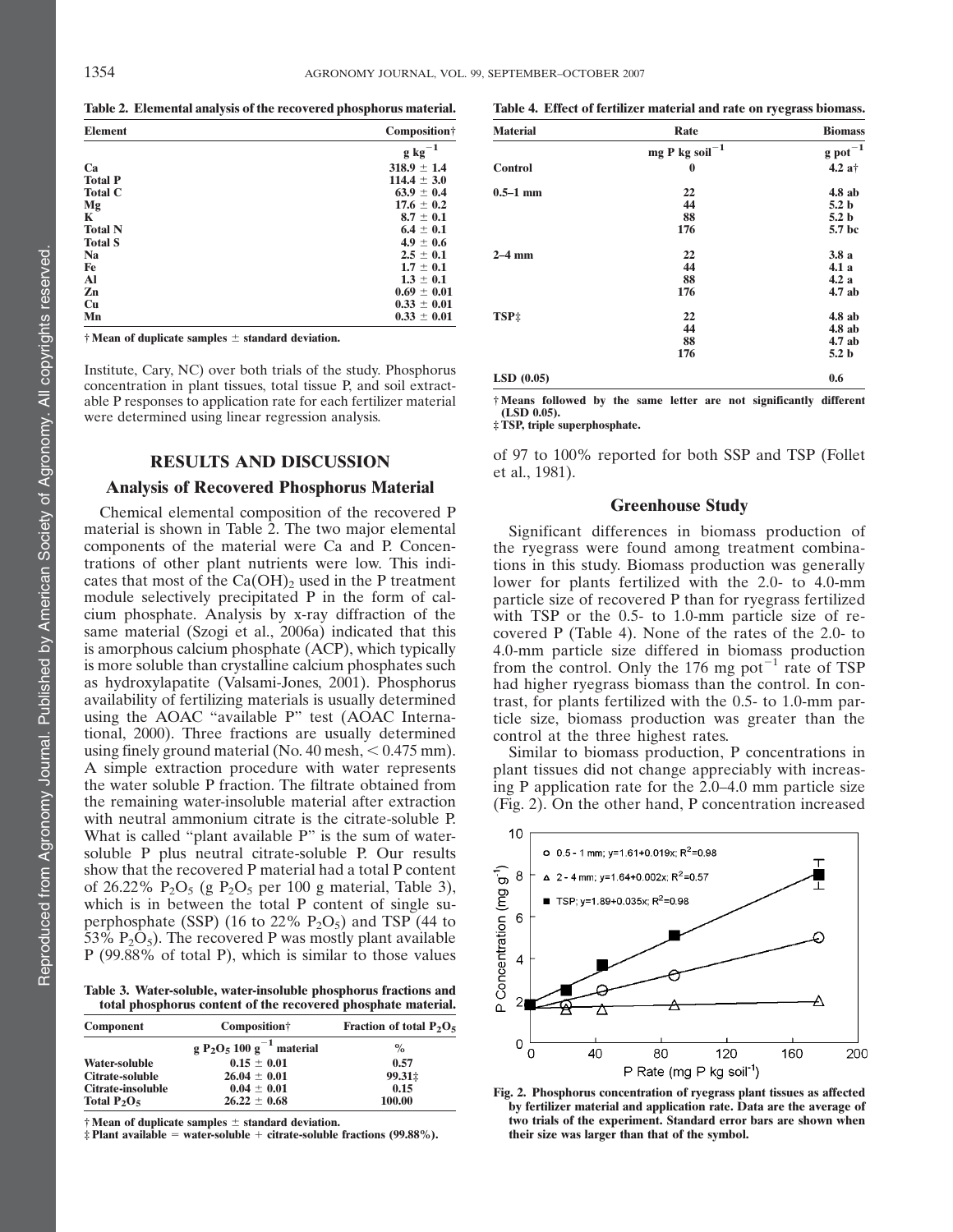

Fig. 3. Phosphorus uptake by ryegrass as affected by fertilizer material and application rate. Data are the average of two runs of the experiment. Standard error bars are shown when their size was larger than the symbol.

steadily with increasing P application rate for TSP and the 0.5- to 1.0-mm particle size of recovered P. At the highest application rate, P concentrations in plant tissues were 5 mg  $kg^{-1}$  for the 0.5- to 1.0-mm particle size of recovered P and 8 mg  $kg^{-1}$  for TSP.

Phosphorus uptake by the ryegrass was dependent on fertilizer material and rate of application (Fig. 3). Phosphorus uptake with the 0.5- to 1.0-mm particles increased 0.111 mg pot<sup>-1</sup> for each mg kg<sup>-1</sup> increase in applied P. For TSP, plant uptake increased 0.167 mg pot<sup>-1</sup> for each mg  $\text{kg}^{-1}$  increase in applied P. Phosphorus uptake was low for all rates of the 2.0- to 4.0-mm particle size of the recovered P (Fig. 3). Phosphorus uptake in pots containing the large particle size of recovered P increased only  $0.02$  mg pot<sup>-1</sup> for each mg  $kg^{-1}$  increase in applied soil P. At the highest application rate, total P uptake was 37.8 mg pot<sup> $-1$ </sup> for TSP,  $26.2$  mg pot<sup>-1</sup> for the small particle size of recovered P, and  $9.0 \text{ mg pot}^{-1}$  for the large particle size of recovered P. This indicates that the recovered P material may have different uses depending on how it is processed. Where a readily available P fertilizer is needed, the finer material (0.5–1.0 mm) is the best choice. On the other hand, coarse granules (2.0–4.0 mm) are better suited for applications that require slow release P fertilizer.

The low P uptake by plants fertilized with the 2.0- to 4.0-mm particle size of the recovered P could be due to low solubility. Mehlich-3 extractable soil P at the end of the experiments is shown in Fig. 4. Mehlich-3 P for the larger particle size of the recovered P was low across all rates (and similar to the controls). Interestingly, the rate response of extractable P concentrations for the 0.5- to 1.0-mm particle size of the recovered P was near the response of TSP. Only at the highest application rate was there a difference in soil extractable P concentration between the small particle size of recovered P and TSP.

The lower solubility of the larger particle size was further confirmed by leaching samples of three particle sizes ( $< 0.15$  mm, 0.5–1.0 mm, and 2.0–4.0 mm) of the P



Fig. 4. Mehlich-3 extractable phosphorus concentration remaining in the soil after 7 wk of ryegrass growth as affected by fertilizer material and application rate. Data are the average of two runs of the experiment. Standard error bars are shown when their size was larger than the symbol.

recovered material with Mehlich-3 extraction solution (pH 2.5) and measuring P concentration in the leachate using ICP–AES. The procedure included using duplicate 1.00-g samples and placing the samples in funnels lined with Whatman 42 filter paper and leaching with 10-mL of Mehlich-3 solution. Average P concentration in the leachate was 769 mg  $L^{-1}$  for the <0.15-mm particle size, 502 mg  $L^{-1}$  for the 0.5- to 1.0-mm particle size, and 267 mg  $L^{-1}$  for the 2.0- to 4.0-mm particle size (LSD =  $115 \text{ mg } L^{-1}$ ). These results are in agreement with Tisdale et al. (1985) that grinding of a water-insoluble fertilizer material is essential to ensure a large total surface area exposed for contact by the soil and root system. As a consequence, the P plant availability of the recovered calcium phosphate material is related directly to their specific surface and inversely related to the granule size of the material. Therefore, while citrate-soluble extraction of finely ground recovered P material indicated very high plant availability  $(>\!\!99\!\%$ , Table 3), its actual availability can be controlled by the size of the granules.

#### **CONCLUSIONS**

The recovered calcium phosphate appears to have potential as a fertilizer source without further chemical processing into other P materials, such as the acid treatment typically used to process rock phosphate for fertilizer use. Plants fertilized with 0.5- to 1.0-mm particles of recovered calcium phosphate had P uptake responses almost as good as TSP. Also, soil extractable P after 10 wk in moist soil (3 wk of incubation plus 7 wk with ryegrass) was not that different from soil concentrations when TSP was used as the fertilizer source. When larger particles were used as the fertilizer source; however, there was considerably less P uptake and soil extractable P at the end of 10 wk was still at levels near the control (no added P), even at the highest application rate. Although further research is needed under field conditions and on more soil types for fer-